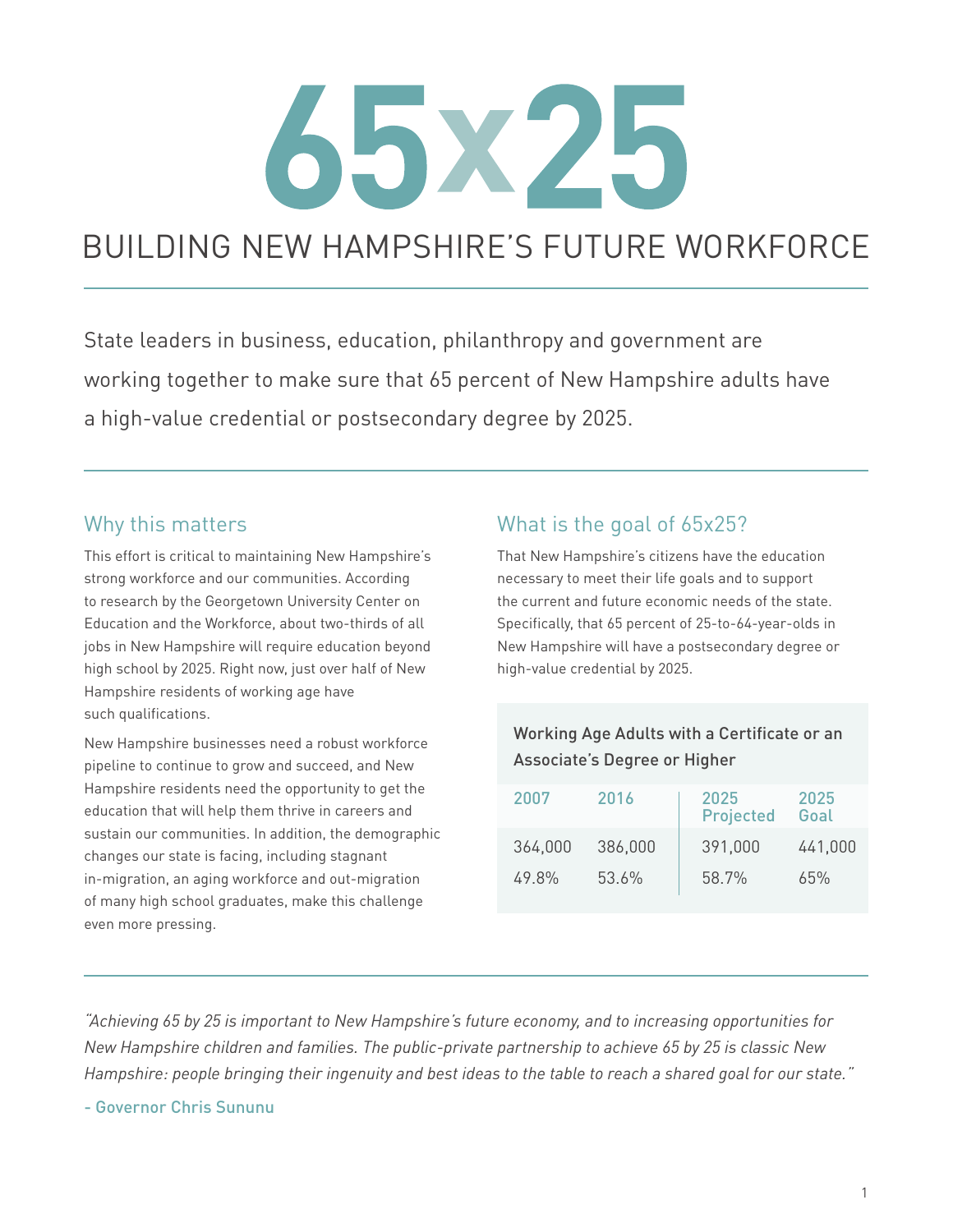## Taking action

Strengthening the workforce pipeline and helping New Hampshire residents get the education they need will require a concerted, multisector effort. Robust work toward the goal of 65x25 is already being done in many sectors:

- The Community College System has launched specific strategies to increase completion in high-demand fields and is partnering with the University System to increase STEM degrees;
- The University System of New Hampshire has increased internships and project-based and employer-based learning and is rotating students through biomedical science labs;
- The Business and Industry Association and New Hampshire Charitable Foundation have launched "Workforce Accelerator 2025" to strengthen employer engagement in school-to-career pathways and help coordinate efforts across the public, private and educational sectors to meet the goal;
- As part of its New Hampshire Tomorrow initiative, the New Hampshire Charitable Foundation has increased scholarship funding to \$6.2 million this year including significant increases for STEM, two-year degrees and certificates;
- n The Sector Partnership Initiative is bringing employers together to identify common training needs and help recruit workers and provide additional skills training;
- The state appropriated \$5 million for a new scholarship program and to fund STEM dual-enrollment courses to provide a more affordable route to degree completion;
- $\blacksquare$  The New Hampshire Coalition for Business and Education is leading conversations with businesses and educators to help advance the goal of 65x25;
- **New Hampshire's new Department of Business and Economic Affairs is providing leadership and coordinating** workforce and economic development efforts; and
- Countless nonprofits, educators and employers are doing their part.

#### **But more is needed. Strategies to achieve 65x25 include:**

- n Increasing post-secondary completion and affordability in high-demand, well-paying fields;
- n Increasing the number of adults with industry-valued credentials;
- n Reducing barriers to educational opportunity for low-income students, people of color and New Americans;
- Strengthening school-to-career pathways from New Hampshire high schools to community colleges, universities and New Hampshire businesses, including significant increases in extended and work-based learning;
- n Increasing employer participation in education (helping employees complete education, and partnering with schools and colleges on building and strengthening career pathways); and
- Attracting and retaining people with high-quality credentials in New Hampshire.

## Our partners

Business and Industry Association of New Hampshire New Hampshire Department of Business and Economic Affairs New Hampshire Career and Technical Education Centers (CTEs) New Hampshire Center for Public Policy Studies New Hampshire Charitable Foundation New Hampshire Coalition for Business and Education New Hampshire College and University Council New Hampshire Community College System

New Hampshire Department of Education New Hampshire Department of Employment Security New Hampshire Department of Labor Fidelity Investments Lumina Foundation Reaching Higher New Hampshire Sector Partnership Initiative University System of New Hampshire

## Let's work together

A broad, multisector coalition is needed to achieve the goal of 65x25 and help maintain New Hampshire's robust economy, strong communities and excellent quality of life. To learn more,visit www.BIAofNH.com/workforce or contact Sara Colson at the Business and Industry Association at 603-224-5388 ext. 116 or scolson@biaofnh.com.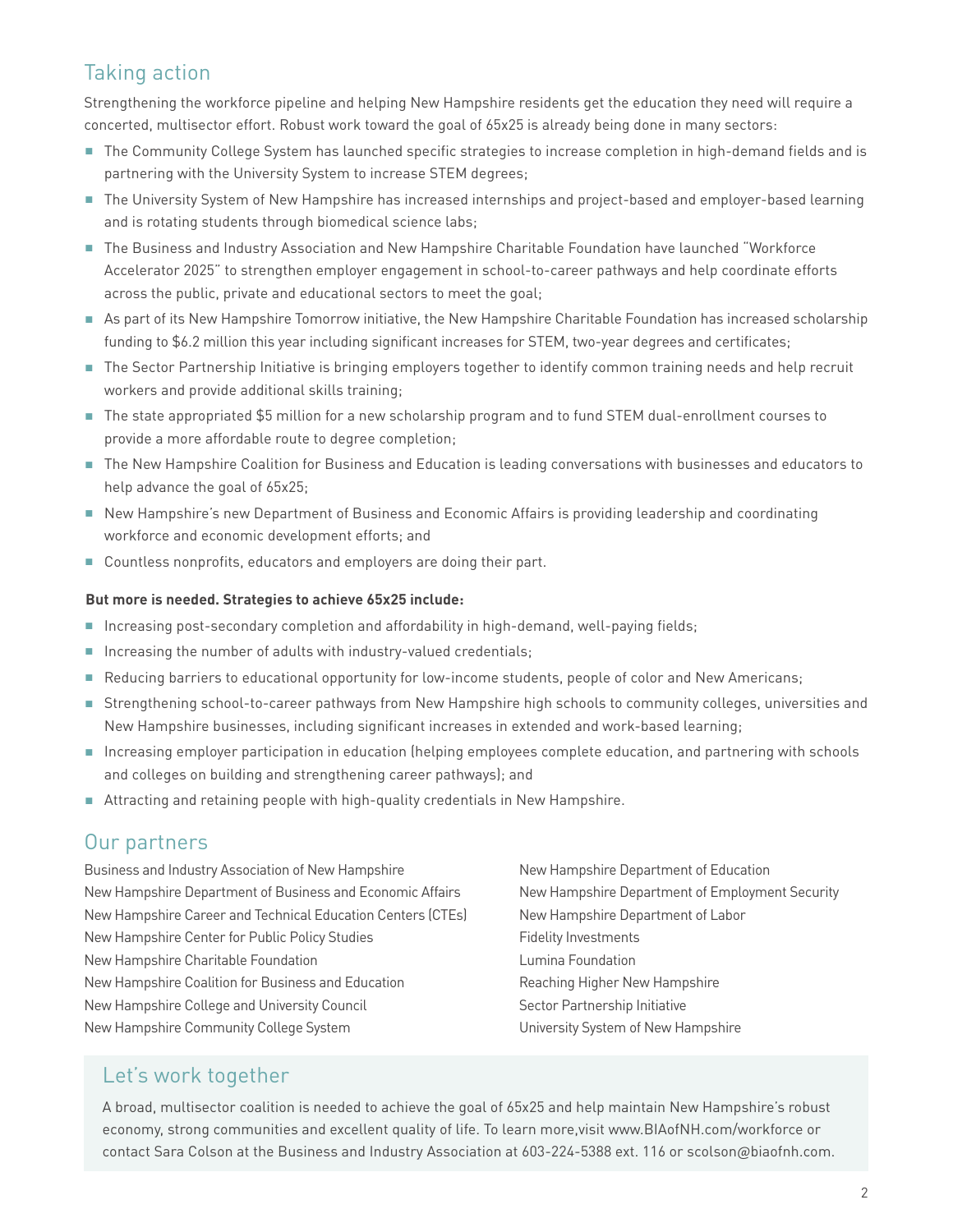# High-Demand Industries and Occupations

| High-<br><b>Demand</b><br><b>Industry</b> | <b>High-Demand Occupations</b>                | <b>Minimum Degree</b><br><b>Needed</b> | <b>Openings per</b><br><b>Year (2014-2024)</b><br><b>estimatel</b> | <b>Number of</b><br><b>Employees (2014)</b> | <b>Average Hourly</b><br><b>Wage (2015)</b> |
|-------------------------------------------|-----------------------------------------------|----------------------------------------|--------------------------------------------------------------------|---------------------------------------------|---------------------------------------------|
|                                           | <b>Professional and Business Services</b>     |                                        |                                                                    |                                             |                                             |
|                                           | Software developers,<br>applications          | Bachelor                               | 148                                                                | 4,450                                       | \$45.45                                     |
|                                           | Web developers                                | Associate                              | 38                                                                 | 907                                         | \$28.26                                     |
|                                           | Computer and information<br>systems managers  | Bachelor                               | 53                                                                 | 1,819                                       | \$63.53                                     |
|                                           | Management analytics                          | Bachelor                               | 76                                                                 | 2,378                                       | \$46.56                                     |
|                                           | <b>Environmental scientists</b>               | Bachelor                               | 22                                                                 | 444                                         | \$35.05                                     |
|                                           | Secretaries/admin assistants                  | High School                            | 162                                                                | 11,555                                      | \$16.29                                     |
|                                           | Civil engineers                               | Bachelor                               | 45                                                                 | 1,142                                       | \$35.58                                     |
|                                           | Mechanical engineers                          | Bachelor                               | 65                                                                 | 1,678                                       | \$42.19                                     |
|                                           | Architects                                    | Bachelor                               | 7                                                                  | 326                                         | n/a                                         |
| <b>Healthcare</b>                         |                                               |                                        |                                                                    |                                             |                                             |
|                                           | Medical secretaries                           | High School                            | 72                                                                 | 2,441                                       | \$17.21                                     |
|                                           | Medical assistants                            | Post-Secondary                         | 85                                                                 | 2,129                                       | \$16.14                                     |
|                                           | Registered nurses                             | Associate                              | 491                                                                | 12,592                                      | \$32.30                                     |
|                                           | Nursing assistants                            | Post-Secondary                         | 341                                                                | 8,548                                       | \$14.30                                     |
|                                           | Phlebotomists                                 | Post-Secondary                         | 26                                                                 | 669                                         | \$16.87                                     |
| <b>Financial Services</b>                 |                                               |                                        |                                                                    |                                             |                                             |
|                                           | Insurance sales agents                        | High School                            | 88                                                                 | 2,544                                       | \$29.92                                     |
|                                           | Computer systems analysts                     | Bachelor                               | 72                                                                 | 2,242                                       | \$42.78                                     |
|                                           | Software developers                           | Bachelor                               | 148                                                                | 4,450                                       | \$45.45                                     |
| <b>Manufacturing</b>                      |                                               |                                        |                                                                    |                                             |                                             |
|                                           | Computer-controlled machine<br>tool operators | High School                            | 100                                                                | 1,806                                       | \$17.76                                     |
|                                           | Machinists                                    | High School                            | 102                                                                | 2,357                                       | \$21.40                                     |
|                                           | Team assemblers                               | High School                            | 98                                                                 | 4,084                                       | \$16.58                                     |
|                                           | <b>Emerging Growth Industries</b>             |                                        |                                                                    |                                             |                                             |

Sensors, Optics, Communications and Electronics; Photonics and plasma technologies; Data processing and network systems; Bio-tech tools, techniques and products including regenerative medicine; Medical devices; Agricultural, marine and bio-based products